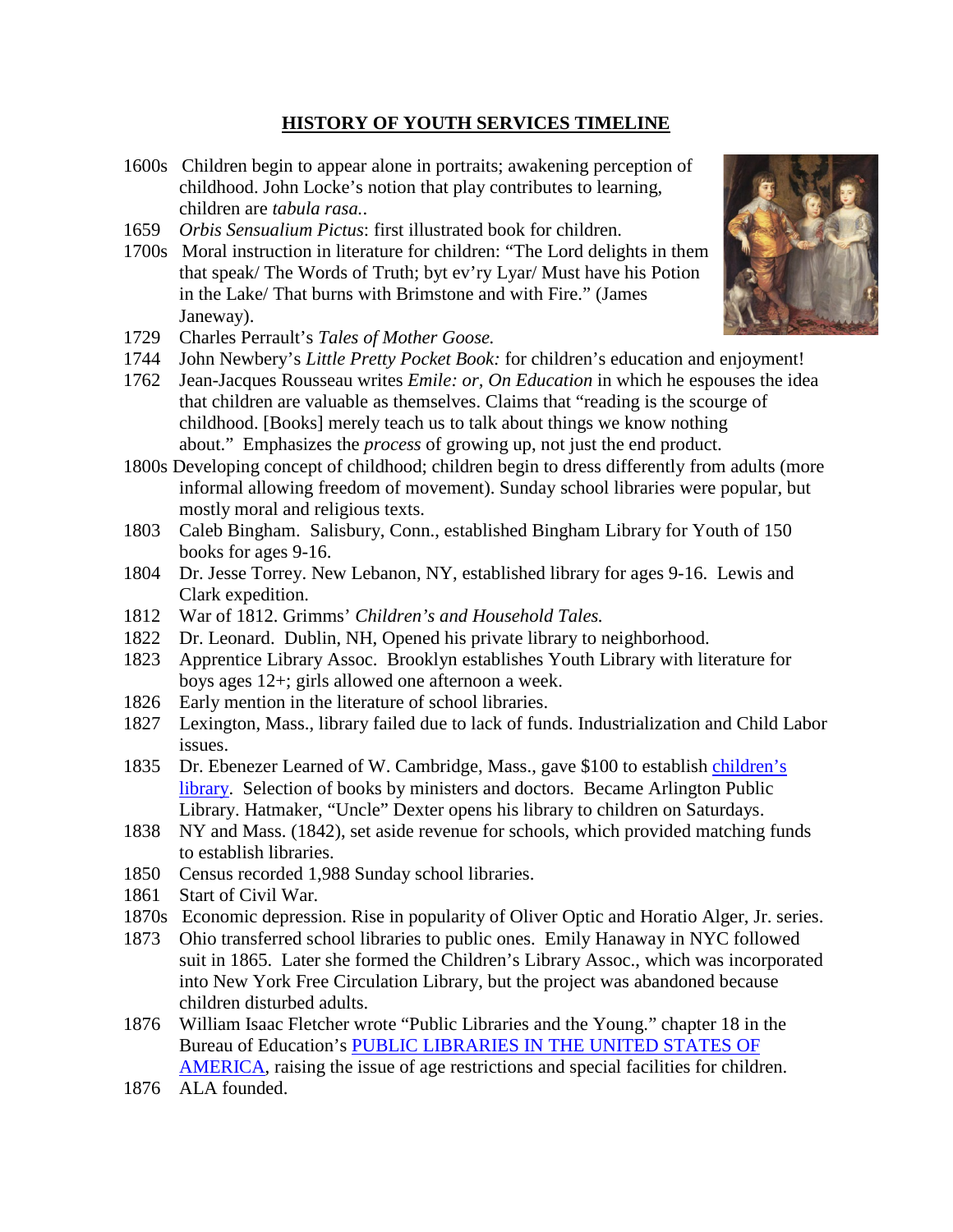- 1877 Minerva Sanders, Pawtucket, RI admitted children to library. Open stacks available and the adults made no complaints about the children's behavior. William H. Brett, Cleveland, also installed open shelves and allowed children to enter the adult area.
- 1878 Caroline Hewins raised the issue of quality of available children's literature and the need for separate facilities. She campaigned with annual reports to ALA conventions (1882-1892)
- 1882 Caroline Hewins publishes first selective bibliography of children's books.
- 1885 Boston. Children's Aid Society provided a bookcase and 15 books to neighborhood homes for children ages 6-16. A volunteer visited weekly, rotated the collections and held storyhour. Plan was adopted by Chicago, Philadelphia, Baltimore, and New York City.
- 1890 Pratt Institute offered training to staff in children's work. Brookline, Mass. established separate facilities for children. Minneapolis and Hartford, Conn. in 1893, Cambridge, Mass. and Denver in 1894, and Boston, Omaha, Seattle, New Haven, and San Francisco in 1895.
- 1893 Hewins' "Reading of the Young" and "Books that Children Like" (1897) were instrumental in bringing about changes in the field.
- 1896 Mary W. Plummer. Pratt Institute, Brooklyn, first children's room included in architect's blueprints. Carnegie libraries included separate facilities for children.
- 1898 Pittsburgh offered two-year course, which included 18 hours practice work per week for staff. Existence already of strained relationships between school and public libraries (pub. libs. respond with bulk deliveries of books to schools). Anne Carroll Moore's "Special Training for Children's Librarians" published.
- 1899 Pratt Institute offers Library Science courses in children's area.
- 1900 What is now ALSC founded. Rise in librarian interest in (and demand for) good quality children's literature – linked to the late 19th century rise of series books. Educational philosopher John Dewey espouses child-centered hands-on learning.
- 1906 Anne Carroll Moore appointed head of Children's Dept. at NY Public Library.
- 1909 Western Reserve began program in Library Science for children's services.
- 1910 Boy Scouts of America founded.
- 1912 Girl Scouts of America founded.
- 1914 WW I
- 1919 Macmillan forms first children's division in a publishing house. Children's Book Week established (collaboration between Franklyn Matthiews, librarian of the Boy Scouts; Frederic Melcher, publisher and editor of *Publishers Weekly;* and librarian Anne Carroll Moore to promote moral literature, book sales, and reading), and children's book award proposed (became the Newbery).
- 1920s YA collections start with special alcoves or room for them. Roaring Twenties, Prohibition, post-war "return to normalcy," financial boom.
- 1920  $19<sup>th</sup>$  Amendment to Constitution guaranteeing women the right to vote.
- 1922 First [Newbery Award.](http://www.ala.org/alsc/awardsgrants/bookmedia/newberymedal/newberymedal)
- 1925 Scopes Monkey Trial (teaching evolution in schools)
- 1930s Great Depression, Dust bowl, rise of Hitler in Germany, increased immigration to US, increase in number of children, decreasing library budgets, increased youth circulation. The four-fold service model emerges: reference, selection, readers' advisory, and programming.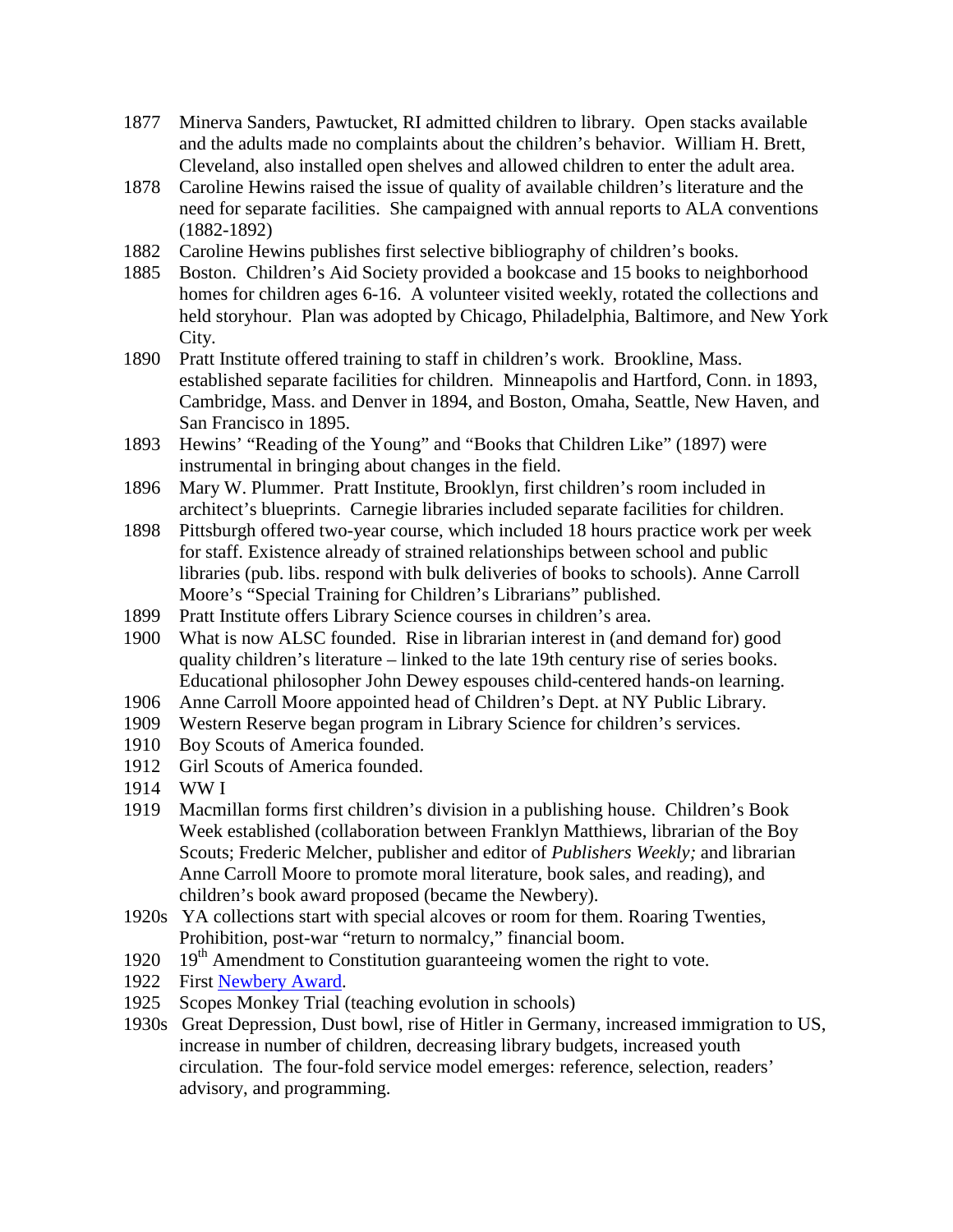- 1930 What is now [YALSA](http://www.ala.org/yalsa/) founded. Surge in YA awareness.
- 1930 Preschool story hours become popular (notice the increasing emphasis on younger and younger children).
- 1938 First [Caldecott Award.](http://www.ala.org/alsc/awardsgrants/bookmedia/caldecottmedal/caldecottmedal)
- 1940s WW II
- 1945 "School Libraries of Today and Tomorrow" published by ALA provides standards for school media librarians (revised in 1960 by AASL as "Standards for School Library Programs", again in 1969 by AASL and NEA as "Standards for School Media Programs", again in 1975, again in 1998, with NCATE in 2003 as "Standards for the 21<sup>st</sup> Century Learner," and in 2009 as "Empowering Learners: Guidelines for School Library Programs").
- 1950s Cold War, economic prosperity, school libraries begin transformation to school media centers to support curriculum changes and new technologies, and public libraries realize increased need for curriculum support and information books. YA literature becomes a literary phenomenon unto itself, and YA services expand based on the model of children's services, though it's interesting to see that the original "children's" libraries were for what we now consider YAs. Young Adult Services Division (YASD) of ALA formed in 1957.
- 1954 Laura Ingalls Wilder Award for lasting contribution to children's literature.
- 1960s Civil Rights Movement, Baby boomers, Vietnam War, school libraries develop due to Space Race and Great Society, storefront libraries as public library outreach.
- 1963 Children's Specialist appointed to Library of Congress.
- 1966 [Mildred L. Batchelder Award](http://www.ala.org/alsc/awardsgrants/bookmedia/batchelderaward) for most distinguished book in translation.
- 1970s Vietnam War, Watergate, Generation X, Sesame Street, Electric Company. Abrupt decline in YA services.
- 1978 Proposition 13 in California that reduced property taxes and financially stressed many state and local programs, including libraries.
- 1991 [Carnegie Medal](http://www.ala.org/alsc/awardsgrants/bookmedia/carnegiemedal) for excellence in children's video.
- 1992 YASD becomes Young Adult Library Services Association (YALSA)
- 1994 First website with teen-design focus (L.A. Public Library's TeenS'cape)
- 1996 [Pura Belpre Award](http://www.ala.org/alsc/awardsgrants/bookmedia/belpremedal) for most distinguished book portraying Latina/o culture by a Latina/o author and illustrator
- 1998 Teen Read Week established.
- 201 [Robert F. Sibert Award](http://www.ala.org/alsc/awardsgrants/bookmedia/sibertmedal) for excellence in youth informational book.
- 2000 First [Michael L. Printz Award](http://www.ala.org/yalsa/printz) for YA Literature
- 2004 [Theodor Seuss Geisel Award](http://www.ala.org/alsc/awardsgrants/bookmedia/geiselaward) for most distinguished beginning reader book.
- 2008 [Odyssey Award](http://www.ala.org/alsc/awardsgrants/bookmedia/odysseyaward) for excellence in youth audiobooks.

| <b>Current Social Trends</b>                                           | <b>Current Library Challenges</b>              |
|------------------------------------------------------------------------|------------------------------------------------|
| Increasing minority populations, particularly                          | Decreasing funding except for buildings        |
| Hispanic                                                               |                                                |
| Increasing women in workforce, though since                            | Labor shortages of qualified MLS candidates    |
| 1994, stay-at-home mothers have increased in                           | due, in part, to shifting LIS focus; also high |
| two-parent families.                                                   | projected retirements                          |
| Decreasing proportion of children                                      | Added benefit/challenge of technology          |
| $\left( \langle 18 \rangle \right)$ (capita: 50% in 1870, 36% in 1960, |                                                |